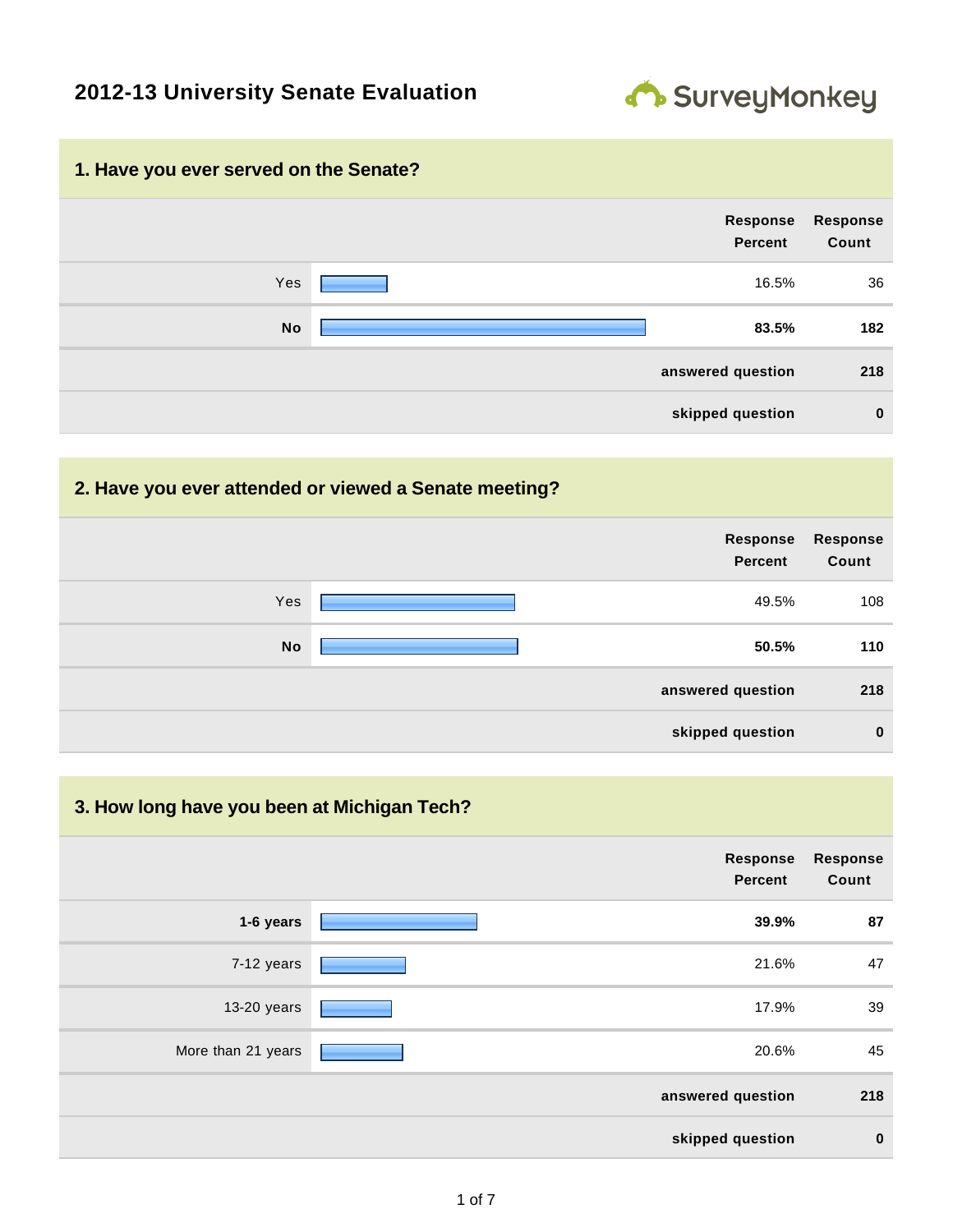# **4. The Senate has been effective in development of shared governance policies and procedures listed below.**

|                                                                    | <b>Strongly</b><br><b>Disagree</b> | <b>Disagree</b> | <b>Neutral</b> | Agree       | <b>Strongly</b><br>Agree  | Rating<br><b>Count</b> |
|--------------------------------------------------------------------|------------------------------------|-----------------|----------------|-------------|---------------------------|------------------------|
| (a) Selection and evaluation of<br>university administrators       | $3.9\%$ (7)                        | 16.8% (30)      | 48.0% (86)     | 30.2% (54)  | $1.1\%$ (2)               | 179                    |
| (b) Guidelines for charter                                         | $1.1\%$ (2)                        | $5.1\%$ (9)     | 68.9% (122)    | 23.7% (42)  | $1.1\%$ (2)               | 177                    |
| (c) Policies on appointment,<br>promotion, and tenure of faculty   | $0.0\%$ (0)                        | $5.0\%$ (9)     | 62.6% (112)    | 30.7% (55)  | $1.7\%$ (3)               | 179                    |
| (d) Establishment, dissolution, and<br>changes in degree programs. | $0.6\%$ (1)                        | $4.5\%$ (8)     | 44.1% (79)     | 44.1% (79)  | $6.7\%$ (12)              | 179                    |
| (e) Other                                                          | $0.0\%$ (0)                        | $2.2\%$ (2)     | 89.0% (81)     | $8.8\%$ (8) | $0.0\%$ (0)               | 91                     |
|                                                                    |                                    |                 |                |             | Other (Type and Evaluate) | $\overline{7}$         |
|                                                                    |                                    |                 |                |             | answered question         | 179                    |
|                                                                    |                                    |                 |                |             | skipped question          | 39                     |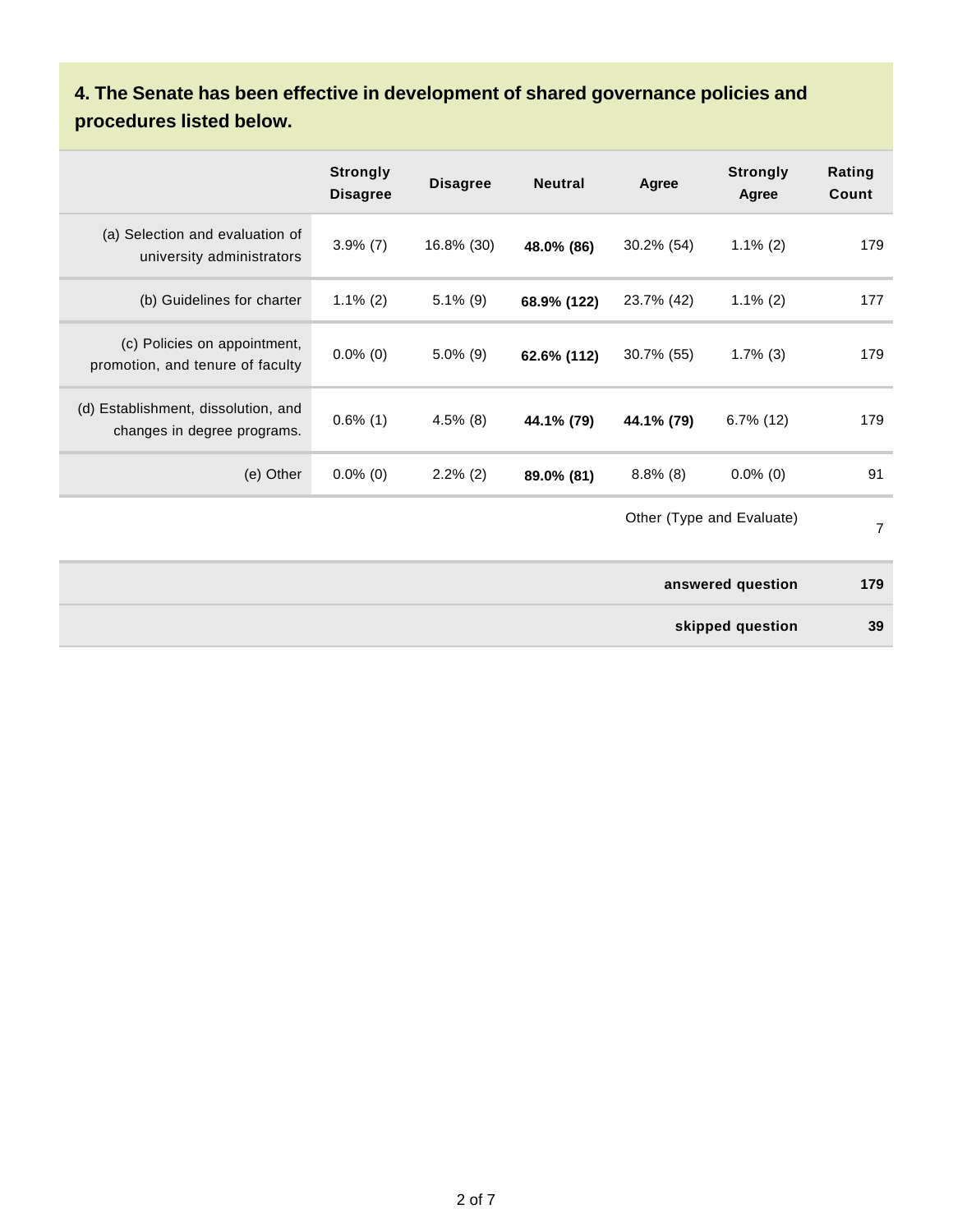**5. The Senate has been effective in reflecting your concerns regarding the use of university resources.**

|                                                                    | <b>Strongly</b><br><b>Disagree</b> | <b>Disagree</b> | <b>Neutral</b> | Agree       | <b>Strongly</b><br>Agree  | Rating<br>Count |
|--------------------------------------------------------------------|------------------------------------|-----------------|----------------|-------------|---------------------------|-----------------|
| (a) Fringe Benefits                                                | $5.0\%$ (9)                        | 15.6% (28)      | 33.3% (60)     | 40.6% (73)  | $5.6\%$ (10)              | 180             |
| (b) Budget                                                         | $3.4\%$ (6)                        | 14.6% (26)      | 48.9% (87)     | 31.5% (56)  | $1.7\%$ (3)               | 178             |
| (c) Admission standards and<br>procedures                          | $2.8\%$ (5)                        | $6.7\%$ (12)    | 60.7% (108)    | 27.5% (49)  | $2.2\%$ (4)               | 178             |
| (d) Policies on appointment and<br>promotion of professional staff | $7.9\%$ (14)                       | 26.6% (47)      | 45.2% (80)     | 20.3% (36)  | $0.0\%$ (0)               | 177             |
| (e) Other                                                          | $2.2\%$ (2)                        | $3.2\%$ (3)     | 90.3% (84)     | $4.3\%$ (4) | $0.0\%$ (0)               | 93              |
|                                                                    |                                    |                 |                |             | Other (Type and Evaluate) | 12              |

| answered question | 180 |
|-------------------|-----|
| skipped question  | 38  |

# **6. The Senate has been effective in communicating issues that impact you.**

|                          | Response<br><b>Percent</b> | <b>Response</b><br>Count |
|--------------------------|----------------------------|--------------------------|
| <b>Strongly Disagree</b> | 3.4%<br>Е                  | $\,6\,$                  |
| Disagree                 | 16.6%                      | 29                       |
| Neutral                  | 35.4%                      | 62                       |
| Agree                    | 44.0%                      | 77                       |
| <b>Strongly Agree</b>    | I<br>0.6%                  | 1                        |
|                          | Comments                   | 12                       |
|                          | answered question          | 175                      |
|                          | skipped question           | 43                       |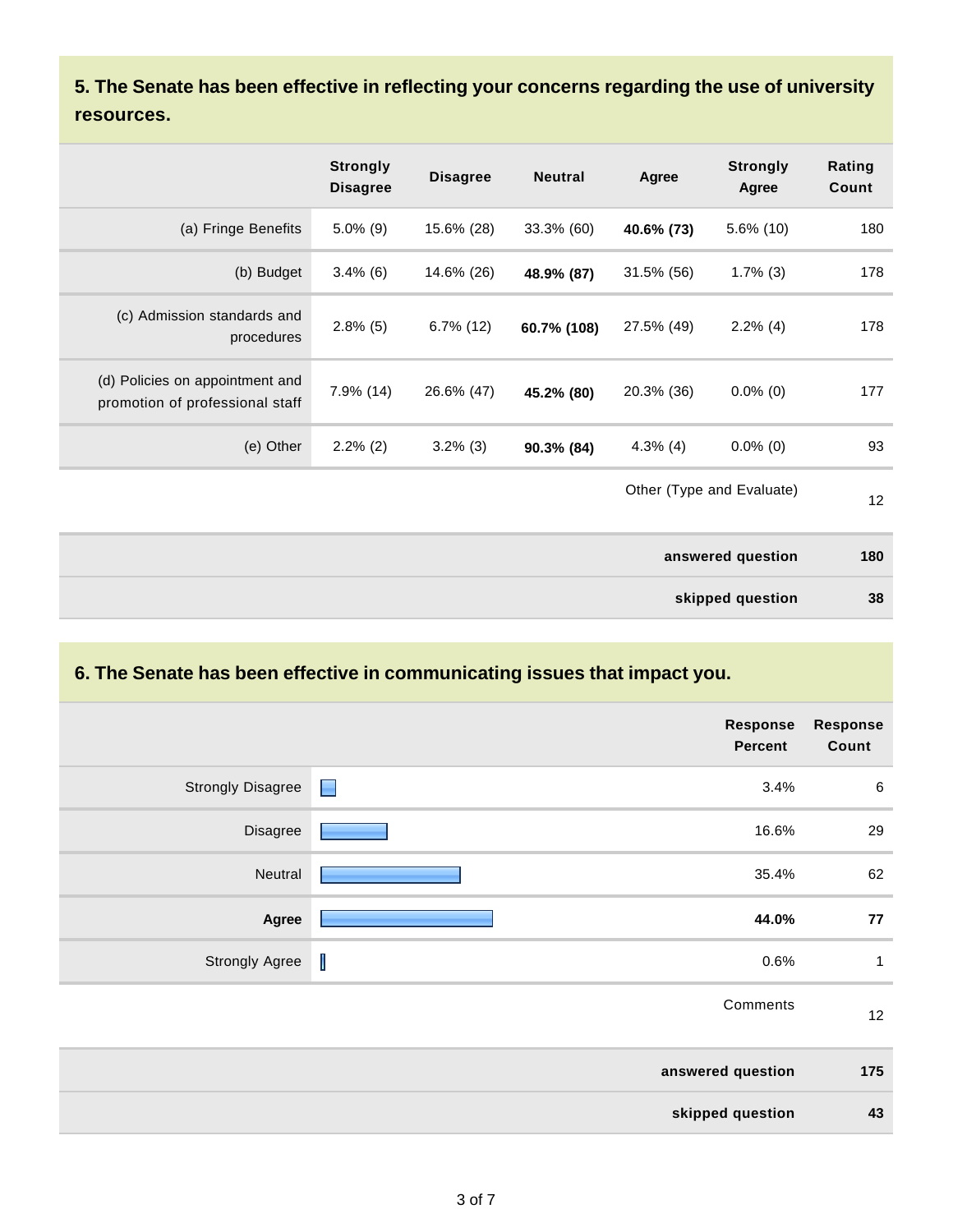## **7. The Senate has provided appropriate input to your unit and/or department in the development of proposals submitted to it.**

| <b>Response</b><br>Count | Response<br>Percent    |                          |
|--------------------------|------------------------|--------------------------|
| $\overline{2}$           | $\blacksquare$<br>1.2% | <b>Strongly Disagree</b> |
| 26                       | 15.1%                  | Disagree                 |
| 94                       | 54.7%                  | <b>Neutral</b>           |
| 48                       | 27.9%                  | Agree                    |
| $\overline{2}$           | $\blacksquare$<br>1.2% | <b>Strongly Agree</b>    |
| $\overline{2}$           | Comments               |                          |
| 172                      | answered question      |                          |
| 46                       | skipped question       |                          |

## **8. The Senate has acted in a timely manner on proposals submitted by your group.**

|                          |                | <b>Response</b><br><b>Percent</b> | Response<br>Count |
|--------------------------|----------------|-----------------------------------|-------------------|
| <b>Strongly Disagree</b> | $\blacksquare$ | 1.7%                              | $\mathbf{3}$      |
| Disagree                 | ٠              | 5.2%                              | $\boldsymbol{9}$  |
| <b>Neutral</b>           |                | 79.1%                             | 136               |
| Agree                    |                | 14.0%                             | 24                |
| <b>Strongly Agree</b>    |                | 0.0%                              | $\pmb{0}$         |
|                          |                | Comments                          | $\overline{2}$    |
|                          |                | answered question                 | 172               |
|                          |                | skipped question                  | 46                |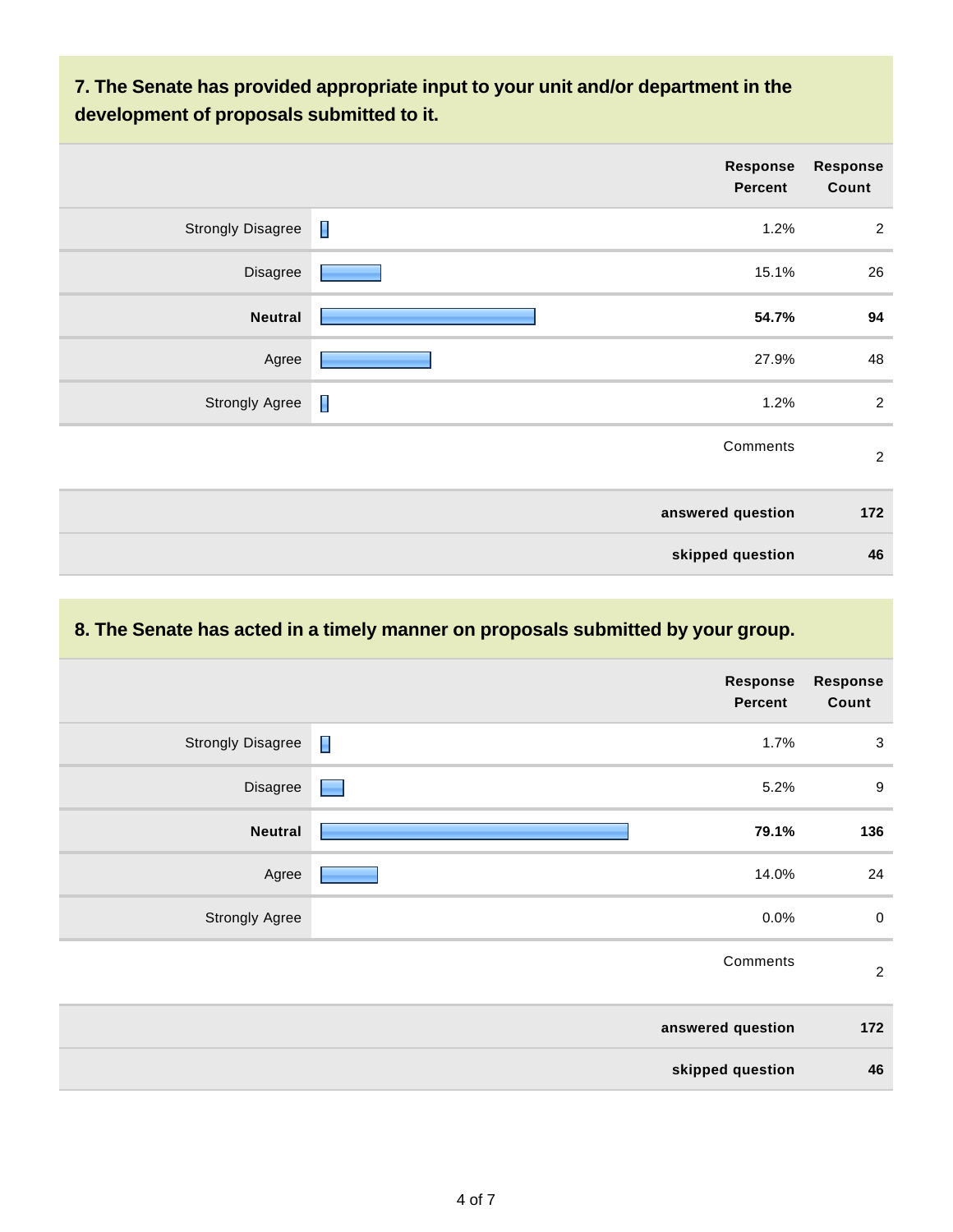#### **9. Your senator keeps you informed about issues being considered by the Senate.**

|                          | <b>Response</b><br><b>Percent</b> | <b>Response</b><br>Count |
|--------------------------|-----------------------------------|--------------------------|
| <b>Strongly Disagree</b> | 4.0%<br>H                         | $\overline{7}$           |
| Disagree                 | 13.7%                             | 24                       |
| Neutral                  | 18.9%                             | 33                       |
| Agree                    | 50.9%                             | 89                       |
| <b>Strongly Agree</b>    | 12.6%                             | 22                       |
|                          | Comments                          | $\overline{4}$           |
|                          | answered question                 | 175                      |
|                          | skipped question                  | 43                       |

## **10. The Senate should have an independent budget to facilitate contracting with independent experts to aid in decision making.**

|                          | <b>Response</b><br><b>Percent</b> | <b>Response</b><br>Count |
|--------------------------|-----------------------------------|--------------------------|
| <b>Strongly Disagree</b> | 6.5%<br><b>Contract</b>           | 11                       |
| Disagree                 | 23.5%                             | 40                       |
| <b>Neutral</b>           | 42.9%                             | 73                       |
| Agree                    | 21.2%                             | 36                       |
| <b>Strongly Agree</b>    | 5.9%                              | $10\,$                   |
|                          | Comments                          | $10\,$                   |
|                          | answered question                 | 170                      |
|                          | skipped question                  | 48                       |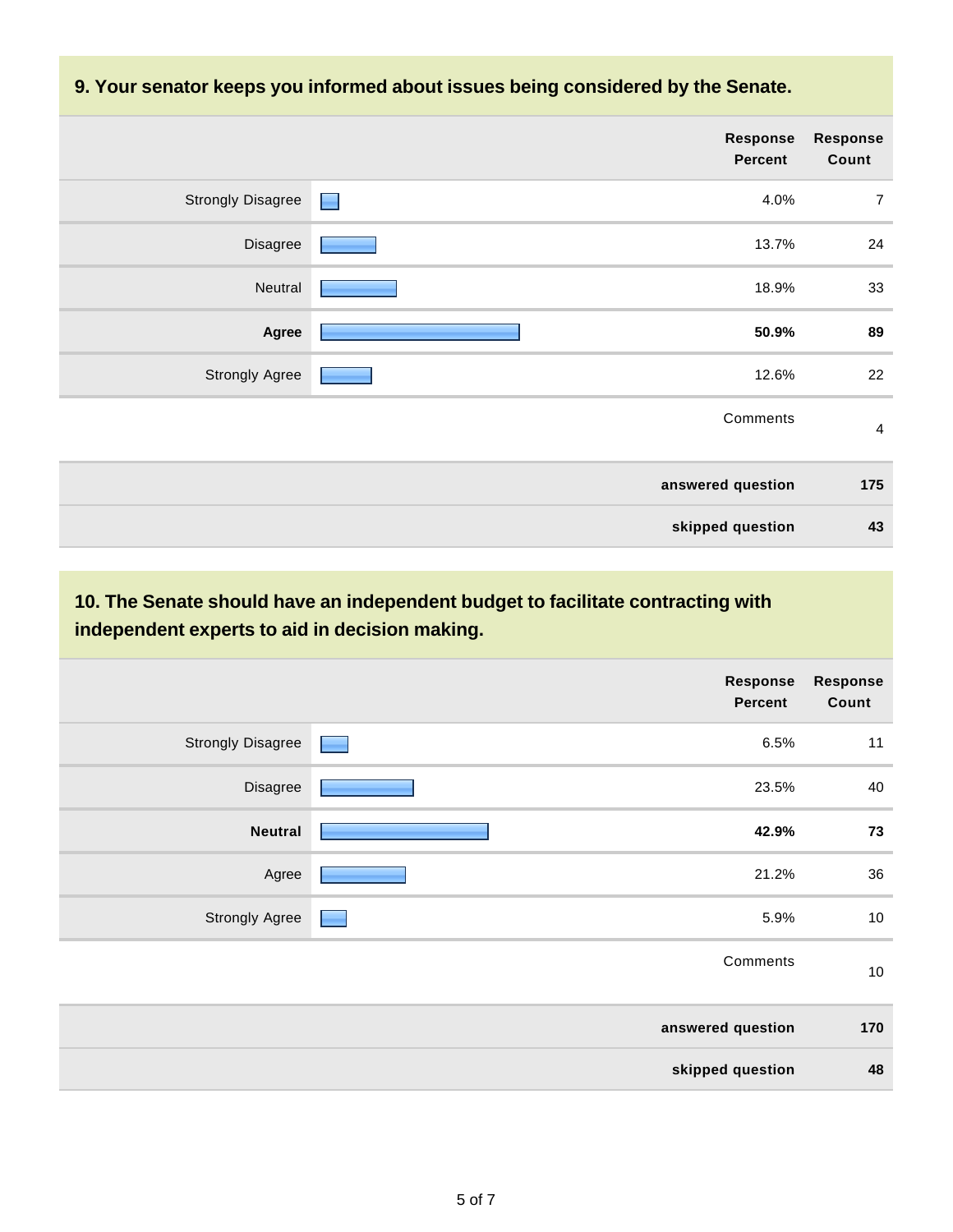## **11. The Senate is an effective body in representing staff.**

|                          | <b>Response</b><br><b>Percent</b> | Response<br>Count |
|--------------------------|-----------------------------------|-------------------|
| <b>Strongly Disagree</b> | 9.9%                              | 17                |
| Disagree                 | 29.7%                             | 51                |
| <b>Neutral</b>           | 30.2%                             | 52                |
| Agree                    | 29.7%                             | 51                |
| <b>Strongly Agree</b>    | I<br>0.6%                         | 1                 |
|                          | Comments                          | 11                |
|                          | answered question                 | 172               |
|                          | skipped question                  | 46                |

# **12. The Senate is an effective body in representing faculty.**

|                          | Response<br><b>Percent</b> | <b>Response</b><br>Count |
|--------------------------|----------------------------|--------------------------|
| <b>Strongly Disagree</b> | П<br>1.8%                  | $\sqrt{3}$               |
| Disagree                 | 5.9%                       | $10\,$                   |
| <b>Neutral</b>           | 49.4%                      | 84                       |
| Agree                    | 37.1%                      | 63                       |
| <b>Strongly Agree</b>    | 5.9%                       | $10\,$                   |
|                          | Comments                   | $\,6\,$                  |
|                          | answered question          | 170                      |
|                          | skipped question           | 48                       |